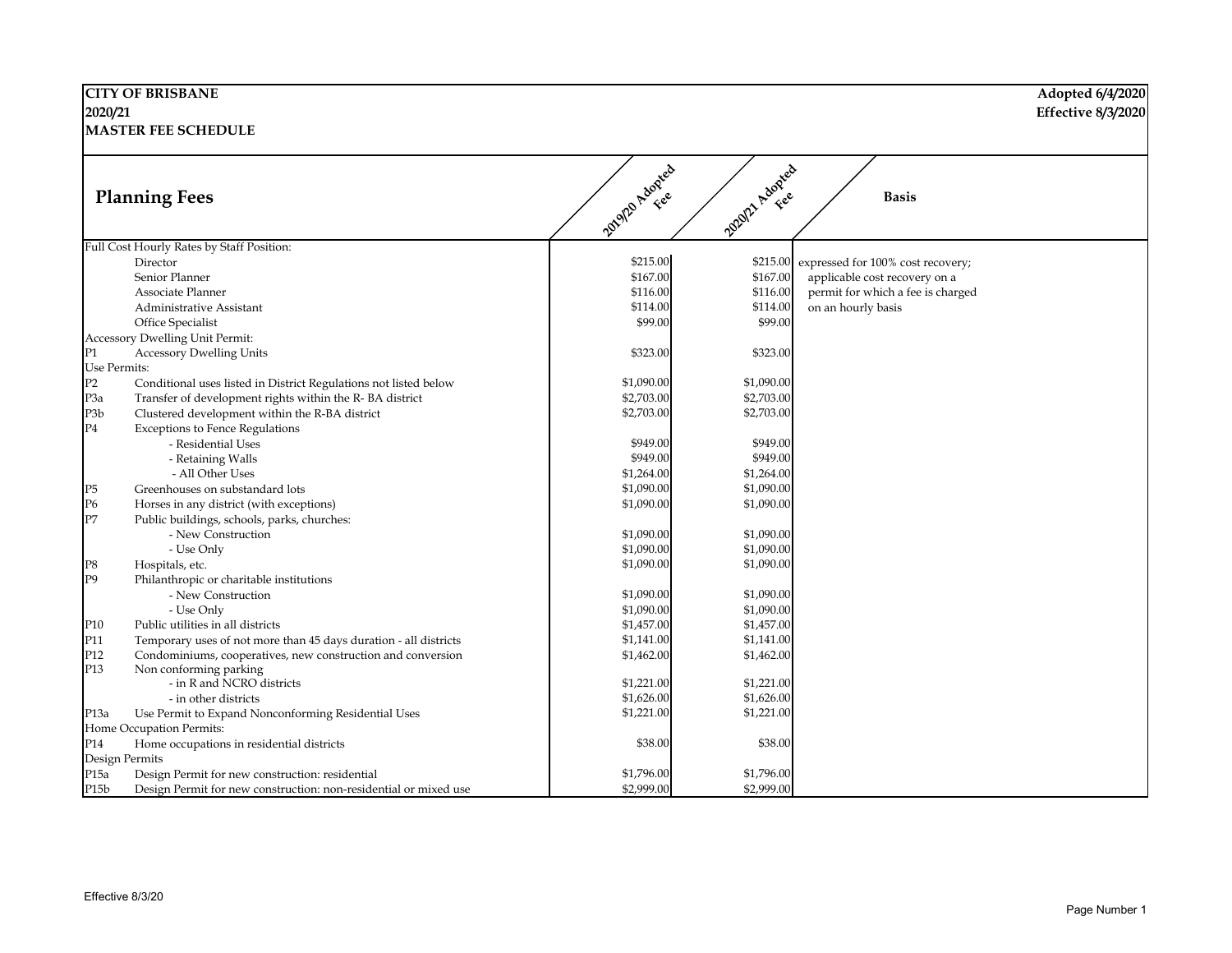|                                | <b>Planning Fees</b>                                                      | 2012 Adopted | 2020/21 Adopted | <b>Basis</b>                  |
|--------------------------------|---------------------------------------------------------------------------|--------------|-----------------|-------------------------------|
| P <sub>16</sub>                | Design Permit for remodeling existing structures                          | \$1,676.00   |                 |                               |
| P <sub>16a</sub>               | Design Permit Extension                                                   | \$1,384.00   | \$1,384.00      |                               |
| Variances:                     |                                                                           |              |                 |                               |
| P17                            | Variance to code provisions for new construction to all structures        | \$1,354.00   | \$1,354.00      |                               |
| P <sub>18</sub>                | Variance to code provisions for remodel of existing structures            |              |                 |                               |
|                                | - residential structures                                                  | \$1,015.00   | \$1,015.00      |                               |
|                                | - other structures                                                        | \$1,354.00   | \$1,354.00      |                               |
| Sign Permits:                  |                                                                           |              |                 |                               |
| P <sub>19</sub>                | Sign permits in all districts                                             | \$791.00     | \$791.00        |                               |
|                                | - with Hearing<br>- without Hearing                                       | \$332.00     | \$332.00        |                               |
|                                |                                                                           |              |                 |                               |
| P20                            | Sign Programs                                                             | \$126.00     | \$126.00        |                               |
|                                | Planned Development Permits:                                              |              |                 |                               |
| P21                            | Planned Development Permit                                                |              |                 | deposit required              |
|                                | Development Agreements:                                                   |              |                 |                               |
| P22                            | Development Agreement                                                     |              |                 | deposit required              |
| Specific Plans:                |                                                                           |              |                 |                               |
| P <sub>23</sub>                | Specific Plan                                                             |              |                 | deposit required              |
|                                | Exceptions to the Code:                                                   |              |                 |                               |
| P25a                           | Height limits per BMC 17.32.060.B                                         | \$1,349.00   | \$1,349.00      |                               |
| P <sub>25</sub> b              | Height limits per BMC 17.32.060.C                                         | \$1,349.00   | \$1,349.00      |                               |
|                                | - residential structures                                                  | \$609.00     | \$609.00        |                               |
|                                | - other structures                                                        | \$813.00     | \$813.00        |                               |
| P60                            | <b>Accessibility Improvement Permits</b>                                  | \$208.00     | \$208.00        |                               |
| P61aPC                         | Setback Exception Modification - residential properties                   | \$784.00     | \$784.00        |                               |
|                                | P61aZA Setback Exception Modification - residential properties            | \$610.00     | \$610.00        |                               |
|                                | P61bPC Setback Exception Modification - all other properties              | \$1,044.00   | \$1,044.00      |                               |
|                                | P61bZA Setback Exception Modification - all other properties              | \$813.00     | \$813.00        |                               |
|                                | Minor Modifications:                                                      |              |                 |                               |
| P <sub>26</sub>                | Minor modifications per BMC 17.56.090                                     | \$537.00     | \$537.00        |                               |
|                                | Grading Permits:<br>Grading Permit Review by Planning Commission          | \$1,523.00   | \$1,523.00      |                               |
| P27                            |                                                                           |              |                 |                               |
| Amendments:<br>P <sub>28</sub> | General Plan Map                                                          | \$1,725.00   | \$1,725.00      |                               |
| P29                            | General Plan Text                                                         | \$1,725.00   | \$1,725.00      |                               |
| P30                            | Zoning Map                                                                | \$1,725.00   | \$1,725.00      |                               |
| P31                            | Zoning Ordinance Text                                                     | \$1,710.00   | \$1,710.00      |                               |
| Subdivisions:                  |                                                                           |              |                 |                               |
| P32                            | Tentative Subdivision Map and Condominium Plans with 5 or more lots/units | \$2,988.00   |                 | \$2,988.00 Plus \$275 per lot |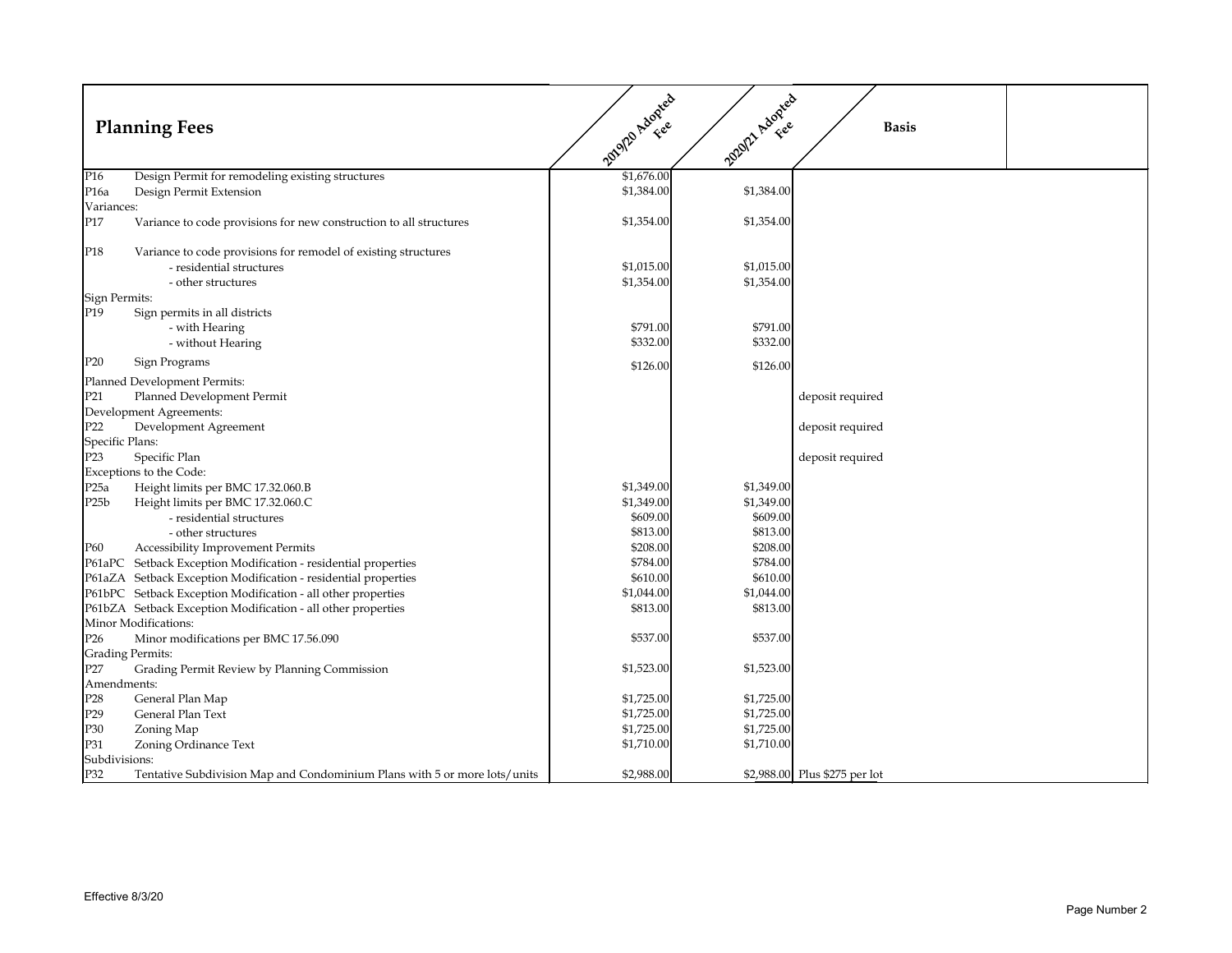|                   | <b>Planning Fees</b>                                                                      | 2019/12 Adopted    | 2020/21 Adopted    | <b>Basis</b>                         |
|-------------------|-------------------------------------------------------------------------------------------|--------------------|--------------------|--------------------------------------|
| P34               | Tentative Parcel Map and Condominium Plans with 4 or less lots/units                      | \$2,988.00         | \$2,988.00         |                                      |
| P35               | Final Parcel Map                                                                          |                    | \$0.00             |                                      |
| P <sub>36</sub>   | Time Extension for Approved Tentative Map                                                 | \$1,433.00         | \$1,433.00         |                                      |
| P37               | Amendment to Approved Tentative Map                                                       | \$1,350.00         | \$1,350.00         |                                      |
| P38               | Correction/Amendment to Final Map                                                         | \$405.00           | \$405.00           |                                      |
| P40               | Modifications to Subdivision Provisions                                                   | \$1,486.00         | \$1,486.00         |                                      |
| P41               | Vesting Tentative Subdivision Map                                                         | \$5,983.00         | \$5,983.00         |                                      |
| P <sub>42</sub> a | Certificate of Compliance per GC 66499.35(a) and (b)                                      | \$1,041.00         | \$1,041.00         |                                      |
| P <sub>42</sub> b | Certificate of Compliance per GC 66499.35 (c)                                             | \$374.00           | \$374.00           |                                      |
| P43               | Lot Line Adjustment                                                                       | \$995.00           | \$995.00           |                                      |
| P <sub>43a</sub>  | Parcel Map Waivers                                                                        | \$995.00           | \$995.00           |                                      |
| P44               | Reversions to Acreage                                                                     | \$906.00           | \$906.00           |                                      |
| P45               | Lot Merger                                                                                | \$374.00           | \$374.00           |                                      |
| Appeals:          |                                                                                           |                    |                    |                                      |
| P46               | Tie-vote at Planning Commission                                                           |                    |                    |                                      |
| P47               | All other appeals                                                                         | \$390.00           | \$390.00           |                                      |
|                   | <b>Environmental Review:</b>                                                              |                    |                    |                                      |
| P48               | Categorical Exemption                                                                     |                    |                    |                                      |
| P49               | Initial Study/Negative Declaration (fee includes those cases in which a                   |                    |                    | reimbursement for peer review may be |
|                   | Determinaition of HCP Compliance by the Planning Commission is needed,                    |                    |                    | required                             |
|                   | where no other Planning Permit is required.)                                              | \$2,644.00         | \$2,644.00         |                                      |
| P <sub>50</sub>   | <b>Environmental Impact Reports</b>                                                       | consult. cost +10% | consult. cost +10% | deposit required                     |
| P <sub>51</sub>   | Mitigation Monitoring-Inspections etc.                                                    | hourly             | hourly             |                                      |
| Other Services:   |                                                                                           |                    |                    |                                      |
| P <sub>52</sub>   | Pre-application Review                                                                    |                    |                    |                                      |
|                   | - single family dwelling on lot of record                                                 |                    |                    |                                      |
|                   | - all other applications                                                                  | hourly             | hourly             |                                      |
| P <sub>53</sub>   | Administrative review subsequent documents from Con. of Appr.                             | hourly             | hourly             |                                      |
| P <sub>54</sub>   | Parking lot redesign/landscape plan review (per BMC section 15.70.030)                    | \$595.00           | \$595.00           |                                      |
| P <sub>55</sub>   | Research record search                                                                    | hourly             | hourly             |                                      |
| P <sub>56</sub>   | Technical report review                                                                   | consult. cost +10% | consult. cost +10% |                                      |
| P <sub>57</sub>   | Zoning enforcement penalty                                                                | 10x orig fee       | 10x orig fee       |                                      |
| P59               | Archiving of records                                                                      | hourly             | hourly             |                                      |
| P62a              | Concept review (greater 20,000 sq. feet commercial or 10 units or more of<br>residential) | hourly             | hourly             |                                      |
| P62b              | Concept review (less than 20,000 sq. feet or less than 10 residential units)              | hourly             | hourly             |                                      |
| P63               | Telecommunications Administrative Permit                                                  | \$1,091.00         | \$1,091.00         |                                      |
| P64               | Alcohol PCN                                                                               |                    | \$100.00           |                                      |
| P65               | Tree Permit                                                                               |                    | \$348.00           |                                      |
| P66               | Administrative Appeal                                                                     |                    | \$100.00           |                                      |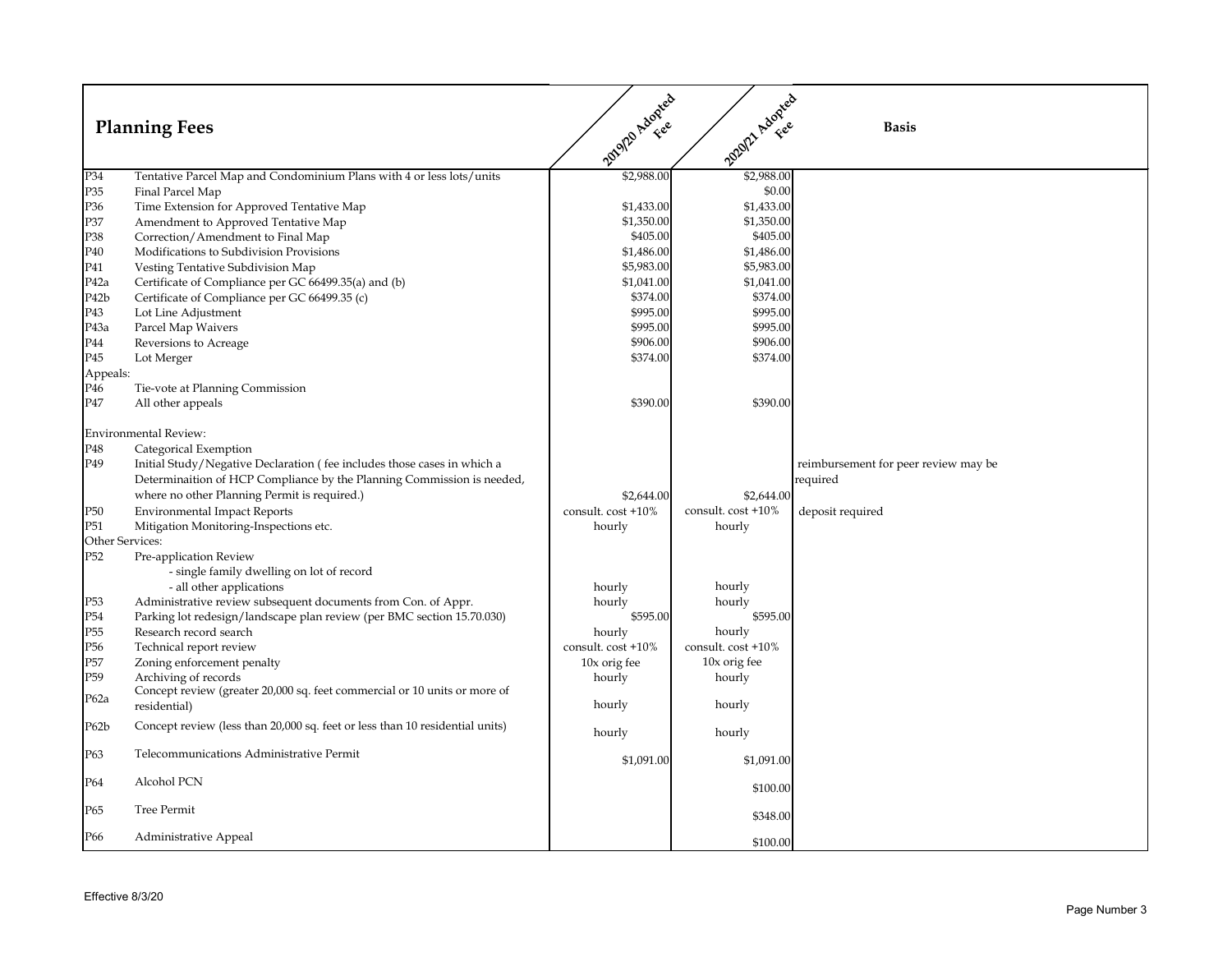| <b>Parks and Recreation Fees</b>                       | Adopted Fee<br>2019/20 | 20212 red Fee | <b>Basis</b>                                |
|--------------------------------------------------------|------------------------|---------------|---------------------------------------------|
| <b>Facility Rentals:</b>                               |                        |               |                                             |
| Athletic Fields                                        |                        |               |                                             |
| Lights                                                 | \$26.00                |               | $$26.00$ per hour                           |
| Non Profit Closed to Public                            |                        |               |                                             |
| - Brisbane Non Profit                                  | \$17.00                |               | $$17.00$ per hour                           |
| - Non Brisbane Non Profit                              | \$26.00                |               | $$26.00$ per hour                           |
| Residential                                            | \$42.00                |               | \$42.00 per hour                            |
| Non-Residential                                        | \$73.00                |               | \$73.00 per hour                            |
| Game Preparation                                       | \$26.00                |               | \$26.00 per game                            |
| <b>Mission Blue</b>                                    |                        |               |                                             |
| Residential                                            |                        |               |                                             |
| 1 Room - Weekday                                       | \$126-\$168            | \$126-\$168   | per hour                                    |
| Entire Facility - Weekday                              | \$259.00               |               | \$259.00 per hour                           |
| 1 Room - Weekend                                       | \$157-\$209            | \$157-\$209   | per hour                                    |
| Entire Facility - Weekend                              | \$324.00               |               | \$324.00 per hour                           |
| Non-Residential                                        |                        |               |                                             |
| 1 Room - Weekday                                       | \$182-\$243            | \$182-\$243   | per hour                                    |
| Entire Facility - Weekday                              | \$370.00               |               | \$370.00 per hour                           |
| 1 Room - Weekend                                       | \$228-\$297            | \$228-\$297   | per hour                                    |
| Entire Facility - Weekend                              | \$463.00               |               | \$463.00 per hour                           |
| Community Center Rental: Resident                      | \$60.00                |               | \$60.00 per hour                            |
| Community Center Rental: Non-Resident                  | \$155.00               |               | \$155.00 per hour                           |
|                                                        |                        |               |                                             |
| Community Park Rentals:<br>Picnic Use Permit: Resident | \$5.00                 |               | \$5.00 per area per hour                    |
|                                                        | \$19.00                |               |                                             |
| Area 2 and 3 (4 tables)                                |                        |               | \$19.00 per hour (3 hour minimum)           |
| Area 1 (individual tables)                             | \$7.00<br>\$10.00      |               | \$7.00 per table per hour (3 hour minimum)  |
| Picnic Use Permit: Non-Resident                        |                        |               | $$10.00$ per area per hour                  |
| Area 2 and 3 (4 tables)                                | \$42.00                |               | \$42.00 per hour (3 hour minimum)           |
| Area 1(individual tables)                              | \$15.00                |               | \$15.00 per table per hour (3 hour minimum) |
| Lawn Area: Resident under 50                           | \$9.00                 |               | \$9.00 per hour (3 hour minimum)            |
| Lawn Area: Resident under 100                          | \$24.00                |               | \$24.00 per hour (3 hour minimum)           |
| Lawn Area: Resident over 100                           | \$42.00                |               | $$42.00$ per hour (3 hour minimum)          |
| Lawn Area: Non-Resident under 50                       | \$29.00                |               | \$29.00 per hour (3 hour minimum)           |
| Lawn Area: Non-Resident under 100                      | \$70.00                |               | \$70.00 per hour (3 hour minimum)           |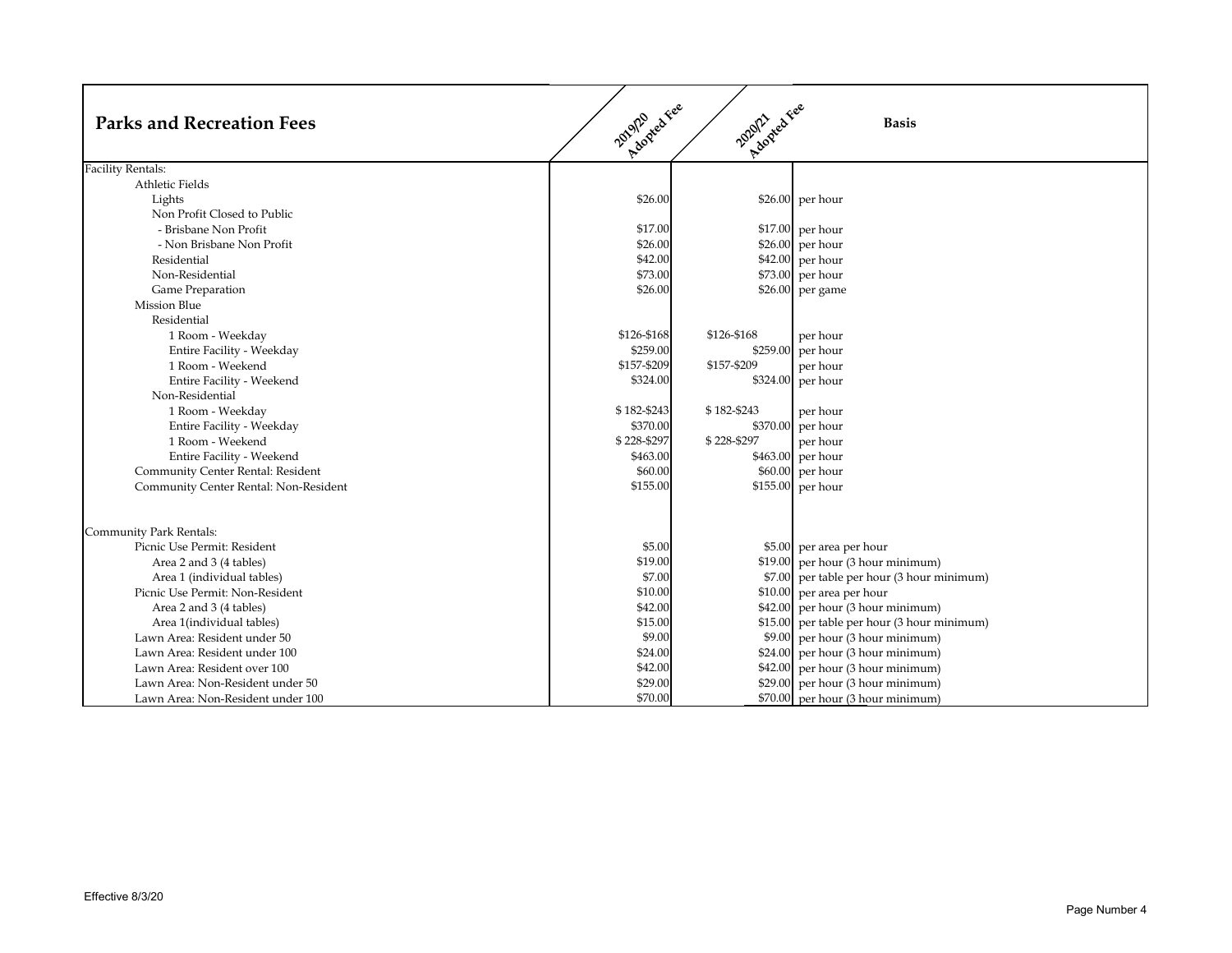| <b>Parks and Recreation Fees</b>                   | Acoycakee<br>20120              | Applaraties            | <b>Basis</b>                                                                  |
|----------------------------------------------------|---------------------------------|------------------------|-------------------------------------------------------------------------------|
| Lawn Area: Non-Resident over 100                   |                                 |                        |                                                                               |
| Gazebo Area: Resident<br>Gazebo Area: Non-Resident | \$126.00<br>\$71.00<br>\$209.00 |                        | $$126.00$ per hour (3 hour minimum)<br>$$71.00$ per hour<br>\$209.00 per hour |
| Preschool/Youth Activities:                        |                                 |                        |                                                                               |
| Club Rec: Resident                                 | not offered                     | not offered            | per person, per day                                                           |
| Club Rec: Non-Resident                             | not offered                     | not offered            | per person, per day                                                           |
| Club Rec Monthly                                   | \$149.00                        |                        | \$149.00 per person, per month                                                |
| Club Rec Monthly: Non-Resident                     | \$187.00                        |                        | \$187.00 per person, per month                                                |
| Winter and Spring Camps                            | \$32.00                         |                        | \$32.00 per person, per day                                                   |
| Winter and Spring Camps: Non-Resident              | \$39.00                         |                        | \$39.00 per person, per day                                                   |
| Summer Day Camp                                    | \$167.00                        |                        | \$167.00 per person, per session                                              |
| Summer Day Camp: Non-Resident                      | \$193.00                        |                        | \$193.00 per person, per session                                              |
| Preschool:Resident                                 | \$4.00                          |                        | \$4.00 per person, per hour                                                   |
| Preschool:Non-Resident                             | \$4.00                          |                        | \$4.00 per person, per hour                                                   |
| Kinder Care                                        | \$55.00                         |                        | \$55.00 per person, per month                                                 |
| Kinder Care:Non-Resident                           | \$66.00                         |                        | \$66.00 per person, per month                                                 |
| Club Rec: Enrichment Clubs                         | $$5-20$                         |                        | \$5-20 per person, per activity                                               |
| <b>Youth Classes</b>                               | Based on cost of class          | Based on cost of class | per person, per activity                                                      |
| Youth Sports                                       | \$71.00                         |                        | \$71.00 per person, per season                                                |
| Processing Fee                                     | Based on cost of class          | Based on cost of class | Per class session or sports                                                   |
| Transaction Fee - Drop in Class                    | \$1.00                          |                        | \$1.00 Per class for drop in only                                             |
| Transaction Fee - For classes under \$100          | \$10.00                         |                        | \$10.00 Per class session or sport                                            |
| Transaction Fee - For Classes \$100 and over       | \$21.00                         |                        | \$21.00 Per class session or sport                                            |
| <b>Adult Sports:</b><br>Adult Basketball           | \$802.00                        |                        |                                                                               |
| Adult Volleyball                                   | \$393.00                        |                        | \$802.00 per team, per season<br>\$393.00 per team, per season                |
| Adult Softball                                     | \$768.00                        |                        | \$768.00 per team, per season                                                 |
| Adult Open Gym                                     | \$4.00                          |                        | \$4.00 per person, per class                                                  |
| Teen Center:                                       |                                 |                        |                                                                               |
| Teen Programs                                      | \$10.00                         |                        | \$10.00 per person, per activity                                              |
| Middle School Dances                               | \$5.00                          |                        | \$5.00 per person, per activity                                               |
| Aquatics:                                          |                                 |                        |                                                                               |
| Daily Admission: Adult Resident                    | \$6.00                          |                        | \$6.00 per person                                                             |
| Daily Admission: Adult Non-Resident                | \$8.00                          |                        | \$8.00 per person                                                             |
| Daily Admission: Adult Non-Resident Summer         | \$10.00                         |                        | \$10.00 per person                                                            |
| 15-Day Punch Pass: Adult Resident                  | \$72.00                         |                        | \$72.00 per pass                                                              |
| 15-Day Punch Pass: Adult Non-Resident              | \$96.00                         |                        | \$96.00 per pass                                                              |
| Monthly Pass: Adult Resident                       | \$60.00                         |                        | \$60.00 per pass                                                              |
| Monthly Pass: Adult Non-Resident                   | \$84.00                         |                        | \$84.00 per pass                                                              |
| Daily Admission: Youth/Senior Resident             | \$4.00                          |                        | \$4.00 per person                                                             |
| Daily Admission: Youth/Senior Non-Res.             | \$6.00                          |                        | \$6.00 per person                                                             |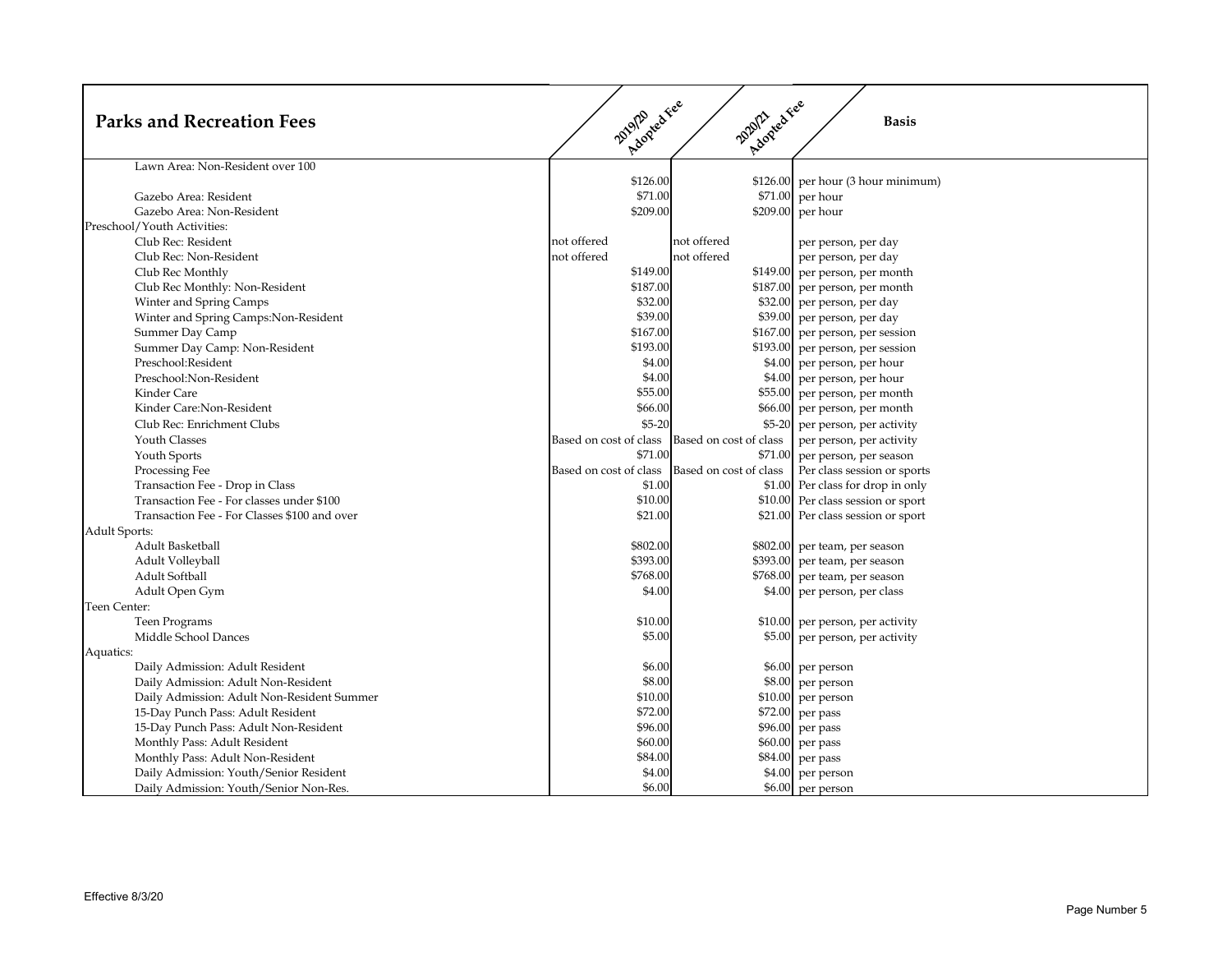| <b>Parks and Recreation Fees</b>            | 2019/2 Adopted | 2020/2 Adopted | <b>Basis</b>                      |
|---------------------------------------------|----------------|----------------|-----------------------------------|
| 15-Day Punch Pass: Youth/Senior Res.        | \$48.00        |                | $\overline{$}48.00$ per pass      |
| 15-Day Punch Pass: Youth/Senior Non-Res.    | \$72.00        |                | \$72.00 per pass                  |
| Monthly Pass: Youth/Senior Non-Resident     | \$58.00        |                | \$58.00 per pass                  |
| Swim Lessons (8): Resident                  | \$71.00        |                | \$71.00 per lesson package        |
| Swim Lessons (8): Non-Resident              | \$85.00        |                | \$85.00 per lesson package        |
| Semi-Private Swim Lessons (4): Resident     | \$108.00       |                | \$108.00 per lesson package       |
| Semi-Private Swim Lessons (4): Non Resident | \$130.00       |                | \$130.00 per lesson package       |
| Private Swim Lession (4): Resident          | \$150.00       |                | \$150.00 per lesson package       |
| Private Swim Lession (4): Non-Resident      | \$181.00       |                | \$181.00 per lesson package       |
| B-Days: Resident (silver)                   | \$129.00       | \$129.00       |                                   |
| B-Days: Resident (gold)                     | \$263.00       | \$263.00       |                                   |
| B-Days: Non-Resident (silver)               | \$158.00       | \$158.00       |                                   |
| B-Days: Non-Resident (gold)                 | \$317.00       | \$317.00       |                                   |
| Summer Pass: Resident                       | \$251.00       | \$251.00       |                                   |
| Summer Pass: Non-Resident                   | \$300.00       | \$300.00       |                                   |
| Lifeguard Certification Class               | \$200.00       |                | \$200.00 per person, per session  |
| Piranha Swim Club: Resident                 | \$5.00         |                | \$5.00 per person, per class      |
| Piranha Swim Club: Non-Resident             | \$7.00         | \$7.00         | per person, per class             |
| <b>Special Events:</b>                      |                | \$0.00         |                                   |
| Derby Kit                                   | \$26.00        |                | $$26.00$ per derby kit            |
| Pop-Up Events                               | \$5-\$20       |                | \$5-\$20 per person, per activity |
| Day in the Park - Event Tickets             | \$1.00         |                | $$1.00$ per ticket                |
| Community Night with the Giants Tickets     | \$18.00        |                | \$18.00 per ticket                |
| Concerts in the Park - Sponsorships         | \$100-\$2,500  | \$100-\$2,500  |                                   |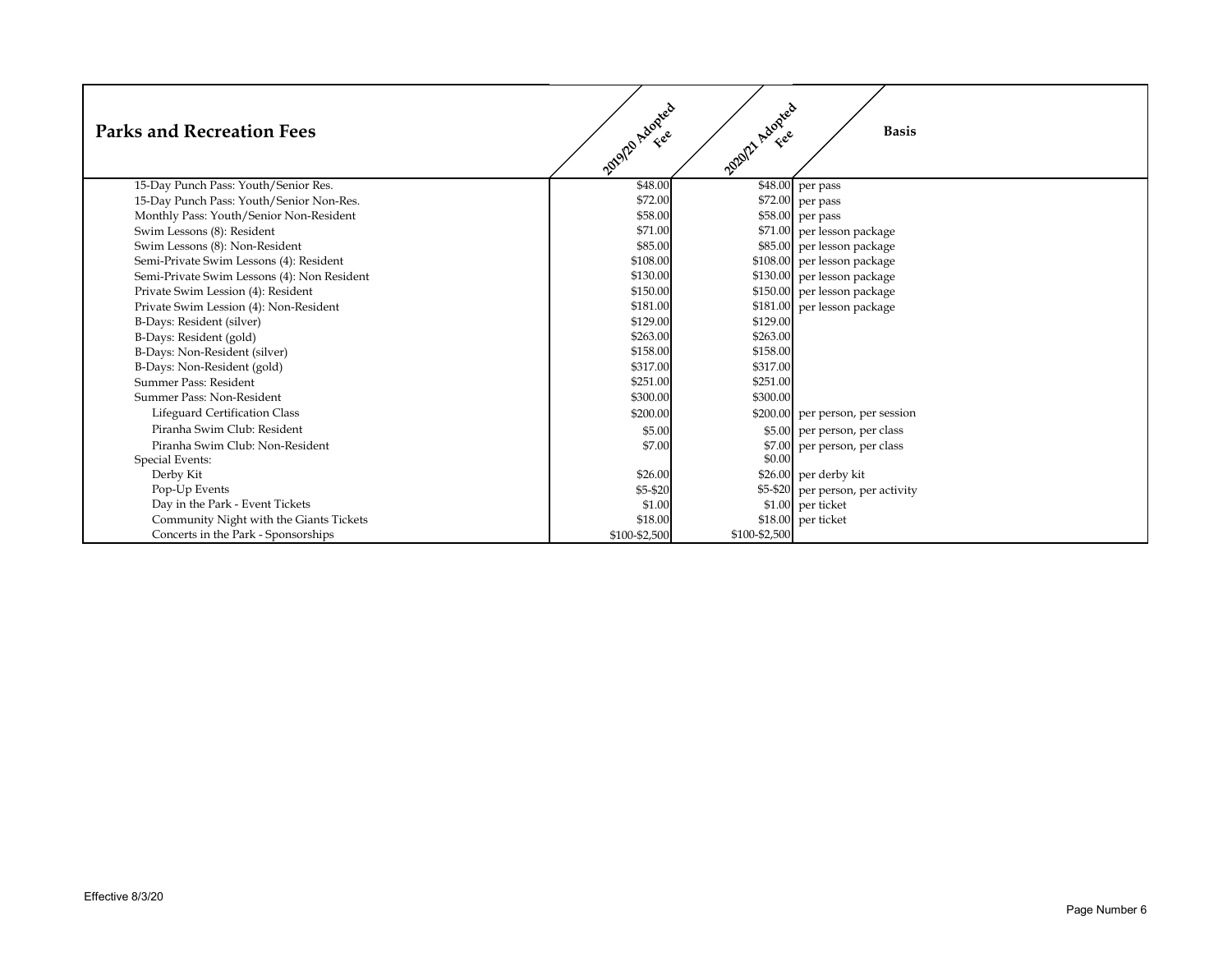|                 | <b>Finance Fees</b>                                                    | 2012 Adopted Fee | 2012 Proposed Fee | <b>Basis</b>                       |
|-----------------|------------------------------------------------------------------------|------------------|-------------------|------------------------------------|
| F1              | Deposit for Water and Service: Single/Commercial (\$20 non-refundable) |                  |                   | refundable deposit continues as    |
| F1              | Deposit for Water and Service: Duplex (\$20 non-refundable)            |                  |                   | current; \$20 non-refundable fee   |
| F2              | Deposit after 2nd Disconnection                                        |                  |                   |                                    |
| $\frac{F3}{F5}$ | Penalty for delinquent payment (5 days prior to shut off)              | \$5.00           |                   | \$5.00 max of fee or 5% of balance |
|                 | 24 hour notice (tagging) - (within 24 month period): 10th              | \$49.00          | \$49.00           |                                    |
| F <sub>6</sub>  | Water Turn On - After payment of delinquent account: 8a-4p             | \$50.00          | \$50.00           |                                    |
| F <sub>6</sub>  | Water Turn On - After payment of delinquent account: after 4p          | \$127.00         | \$127.00          |                                    |
| F <sub>6a</sub> | Water Turn On - After 3rd notice for backflow recertification          | \$281.00         | \$281.00          |                                    |
| ${\rm F}7$      | Copy of Annual Budget                                                  | \$75.00          | \$75.00           |                                    |
| F <sub>8</sub>  | Annual Financial Report                                                | \$17.00          | \$17.00           |                                    |
| F <sub>9</sub>  | Returned Check Charge (All Departments)                                | \$57.00          | \$57.00           |                                    |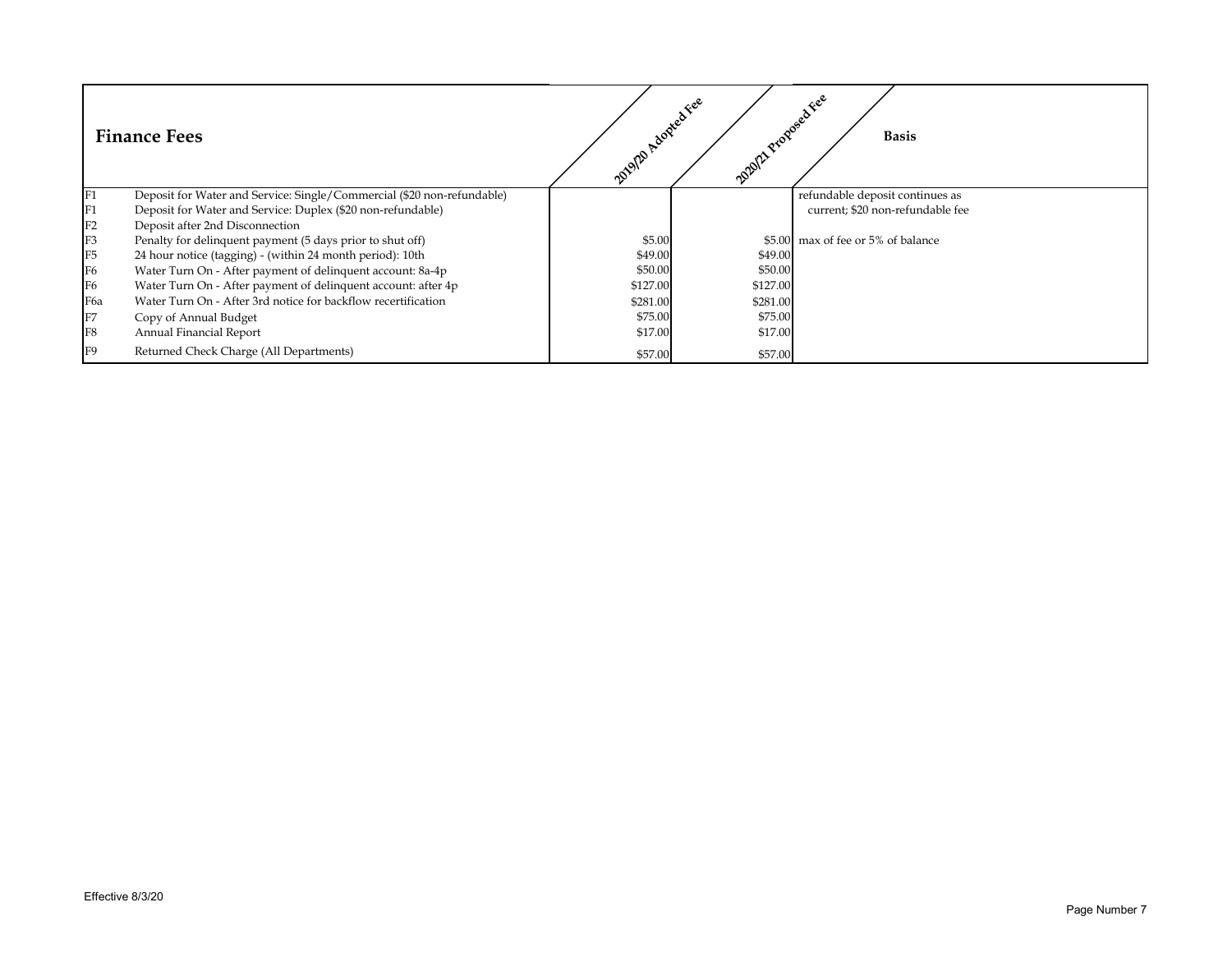|                      | <b>City Clerk Fees</b>                                 | Adopted Fee<br>2019/20 | 2012 red Fee | <b>Basis</b>                           |
|----------------------|--------------------------------------------------------|------------------------|--------------|----------------------------------------|
| $\overline{C1}$      | Agenda Packet Subscription: Regular                    | \$0.00                 |              |                                        |
|                      | Agenda Only: Regular (no packet, SASE from subscriber) | \$0.00                 | \$0.00       |                                        |
|                      | Agenda by Email                                        | \$0.00                 | \$0.00       |                                        |
|                      | Agenda Subscription: Seniors/Students                  | \$0.00                 | \$0.00       |                                        |
|                      | Copy of Election Documents                             | \$0.00                 | \$0.00       |                                        |
|                      | Copy of Municipal Code Book                            | \$0.00                 | \$0.00       |                                        |
|                      | <b>Document Certification</b>                          | \$2.00                 |              | \$2.00 in addition to per page fee     |
| C1 C1 C4 C5 C6 C7 C8 | Annual Minutes Subscription: Regular Mail              | \$139.00               | \$139.00     |                                        |
|                      | Minutes Subscription: Email                            | \$0.00                 | \$0.00       |                                        |
|                      | Photocopying                                           | \$0.35                 |              | \$0.35 per page; no labor time allowed |
| C10                  | Tapes of Meetings (per tape)                           | \$17.00                | \$17.00      |                                        |
| C11                  | <b>Transcription of Minutes</b>                        | \$6.00                 |              | \$6.00 in addition to \$50/hr contract |
| C12                  | <b>Campaign Statements</b>                             |                        |              | \$0.10 per page max by law             |
| C13                  | General Research (per hour) - City Clerk               |                        |              | cannot charge for labor time           |
| C13                  | General Research (per hour) - Deputy City Clerk        |                        |              | cannot charge for labor time           |
|                      |                                                        |                        |              |                                        |
|                      |                                                        |                        |              |                                        |
|                      |                                                        |                        |              |                                        |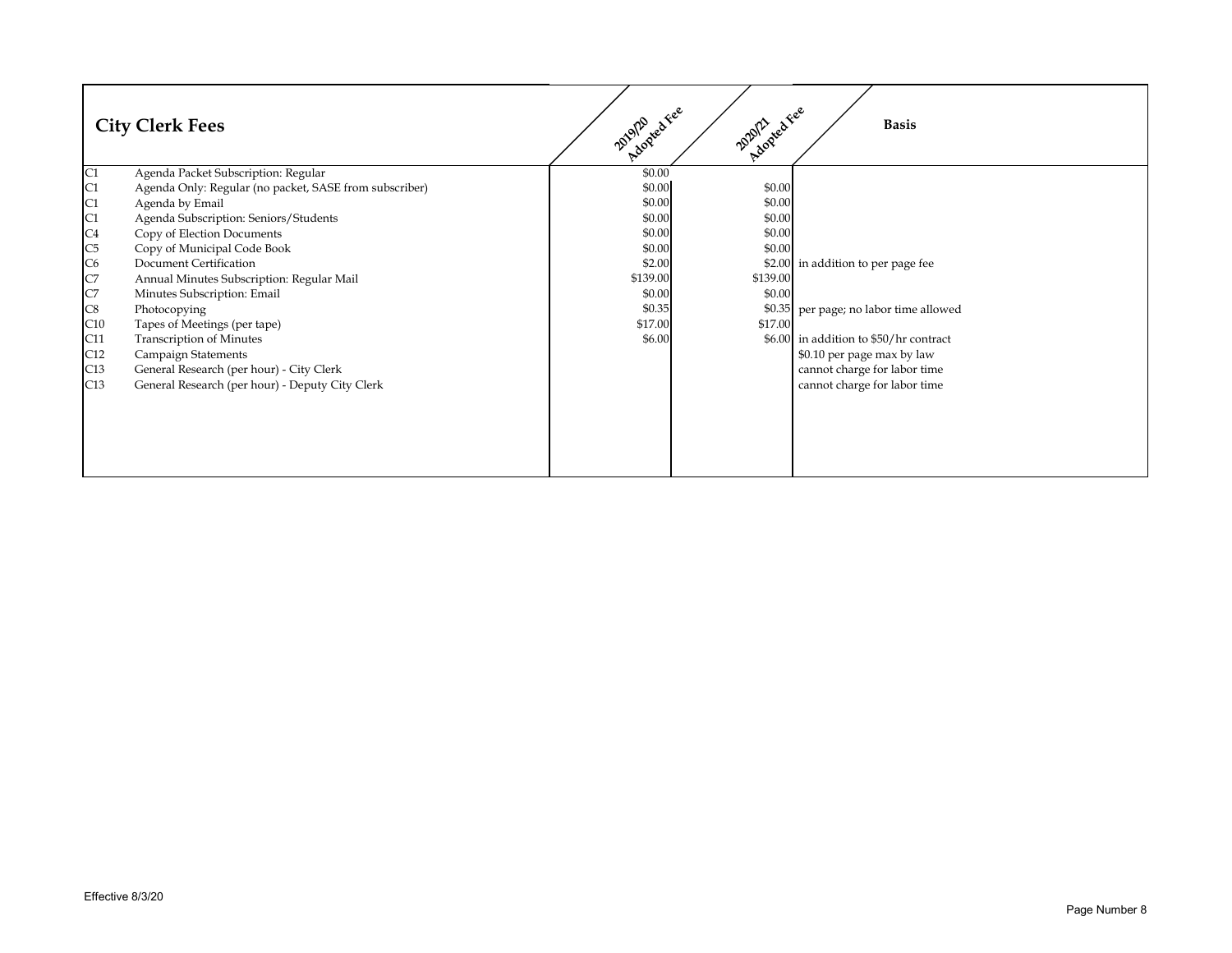|                  | <b>Police Fees</b>                                | 2012 Adopted     | 2020/21 Adopted  | <b>Basis</b>                        |
|------------------|---------------------------------------------------|------------------|------------------|-------------------------------------|
| PO1              | Copies of Reports                                 | \$0.00           | \$0.00           |                                     |
| PO <sub>2</sub>  | Alarm System Permits                              | \$0.00           | \$0.00           |                                     |
| PO <sub>3</sub>  | <b>Bicycle Registration</b>                       | \$0.00           | \$0.00           |                                     |
| PO <sub>4</sub>  | <b>Booking Fee</b>                                | \$0.00           |                  | \$0.00 Not charged to book suspects |
| PO <sub>5</sub>  | Clearance & Good Conduct Letters: Resident        | \$6.00           | \$6.00           |                                     |
| PO <sub>5</sub>  | Clearance & Good Conduct Letters: Non-Resdident   | \$34.00          | \$34.00          |                                     |
| PO <sub>6</sub>  | Subpoena Dues / Tecum Processing (per hour)       | \$34.00          | \$34.00          |                                     |
| PO7              | <b>Concealed Weapons Permit Process</b>           | \$64.00          | \$64.00          |                                     |
| PO <sub>8</sub>  | Concealed Weapons Renewal Fee                     | \$0.00           | \$0.00           |                                     |
| PO <sub>9</sub>  | Copies of Tape Recordings                         | \$32.00          |                  | \$32.00 plus actual cost            |
| PO10             | Court Appearance All Personnel                    | As per State Law | As per State Law | \$275 deposit                       |
| PO11             | Removed due to redundancy with PO 10              |                  |                  |                                     |
| PO12             | Removed due to redundancy with PO 10              |                  |                  |                                     |
| PO13             | Removed due to redundancy with PO 10              |                  |                  |                                     |
| PO14             | False Alarms - Structure                          | \$0.00           |                  |                                     |
| PO15             | Fingerprinting Resident: Adult                    | \$31.00          | \$31.00          |                                     |
| PO15             | Fingerprinting Resident: Minor                    | \$0.00           | \$0.00           |                                     |
| PO16             | <b>Fingerprinting Non-Resident</b>                | \$96.00          | \$96.00          |                                     |
| PO17             | Massage Certificate of Registration               | \$117.00         | \$117.00         |                                     |
| PO18             | Massage Certificate of Registration Early Renewal | \$30.00          | \$30.00          |                                     |
| PO19             | Special Event Permit (per hour)                   | \$0.00           | \$0.00           |                                     |
| PO <sub>20</sub> | Photograph Copies (plus actual costs)             | \$88.00          | \$88.00          |                                     |
| PO21             | Photograph Enlargements (plus actual costs)       | \$88.00          | \$88.00          |                                     |
| PO <sub>22</sub> | Private Patrol Permit Fee                         | \$0.00           | \$0.00           |                                     |
| PO <sub>23</sub> | Repeat Nuisance Call (per hour)                   | \$0.00           | \$0.00           |                                     |
| PO <sub>24</sub> | Vehicle Releases / Enforcement                    | \$54.00          | \$54.00          |                                     |
| PO <sub>25</sub> | Vehicle Releases / Abandonment                    | \$54.00          | \$54.00          |                                     |
| PO <sub>26</sub> | Film Crew                                         | \$535.00         | \$535.00         |                                     |
| PO27             | Reposessed Vehicle Release                        | \$15.00          |                  | \$15.00 Capped by State Law         |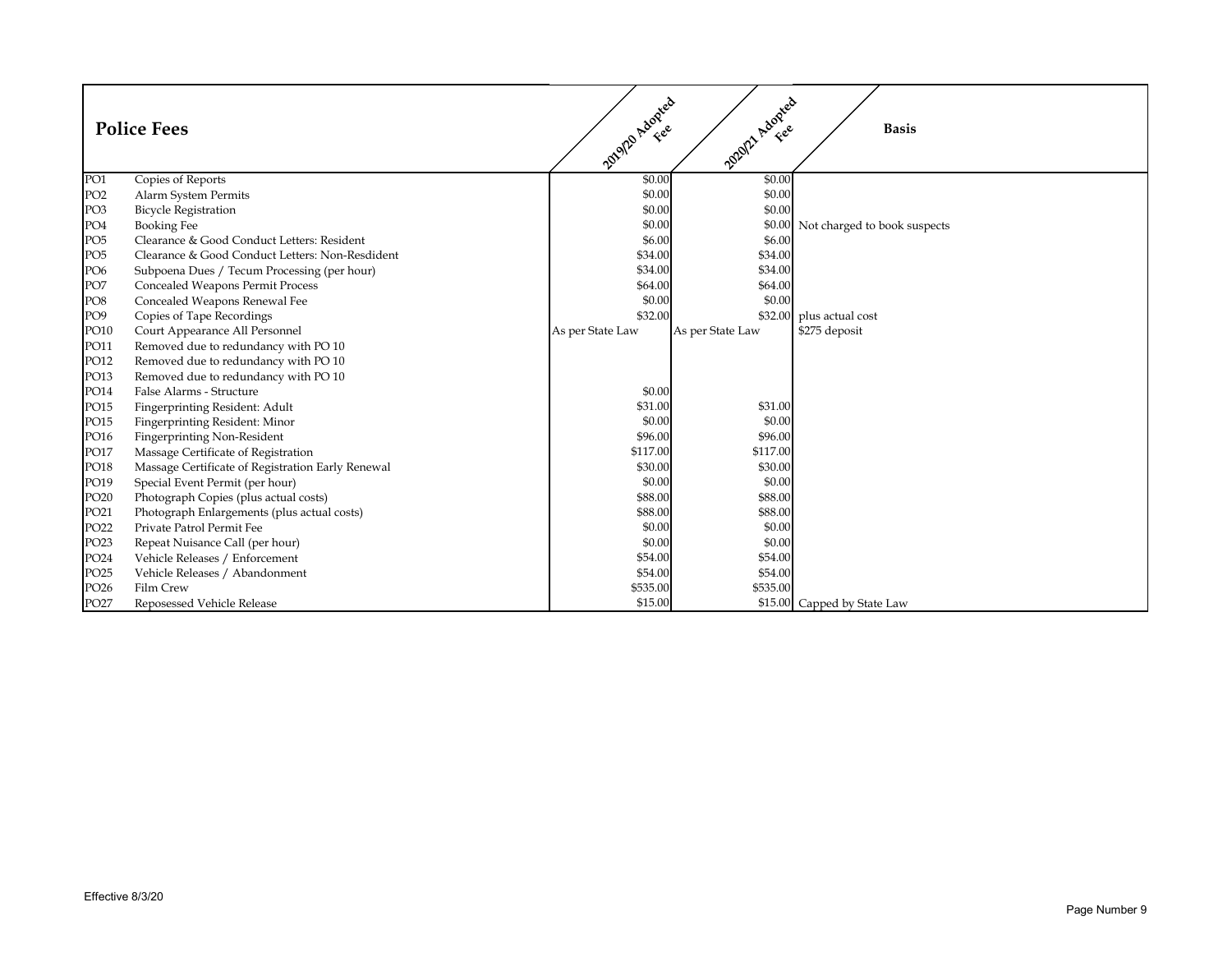|                  | <b>Fire Fees</b><br>"A" designates an Annual Permit; "EO" an Each Occurrence Permit; "A/EO" both | Adopted Fee<br>20120 | Adopted Fee<br>2020/21 | <b>Basis</b>                                         |
|------------------|--------------------------------------------------------------------------------------------------|----------------------|------------------------|------------------------------------------------------|
| FD1              | <b>Aerosol Products</b>                                                                          | \$241.00             | $$241.00$ A            |                                                      |
| FD4              | Asbestos/Lead Coating Removal                                                                    | \$371.00             | \$371.00               |                                                      |
| FD5              | Automobile Wrecking Yard                                                                         | \$249.00             | \$249.00 A             |                                                      |
| FD6              | Apartment House (incl. condos & congregate res.)                                                 |                      |                        |                                                      |
|                  | 3 units to 10 units                                                                              | \$249.00             | \$249.00 A             |                                                      |
|                  | 11 units to 20 units                                                                             | \$314.00             | \$314.00 A             |                                                      |
|                  | Greater than 20 units                                                                            | \$314.00             |                        | \$314.00 A, plus \$1.30 per unit over 20             |
| FD7              | Battery system                                                                                   | \$124.00             | \$124.00 A             |                                                      |
| FD <sub>8</sub>  | Candles or Open Flames in Assembly Areas (may combine with assembly                              | \$124.00             | $$124.00\;A/EO$        |                                                      |
| FD9              | Carnivals or Fairs                                                                               | \$371.00             | \$371.00 EO            |                                                      |
| FD11             | Cellulose Nitrate Storage                                                                        | \$310.00             | \$310.00 A             |                                                      |
| FD12             | Combustible Fiber Storage                                                                        | \$249.00             | \$249.00 A             |                                                      |
| FD13             | Combustible Material Storage                                                                     | \$249.00             | \$249.00 A             |                                                      |
| FD14             | Compressed Gases (in excess of the amts. listed in CFC, Table 105-A)                             | \$249.00             | \$249.00 A             |                                                      |
| FD15             | Commercial Rubbish Handling Plant                                                                | \$361.00             | \$361.00 A             |                                                      |
| FD16             | Cryogen's (in excess of the amounts listed in CFC, Table 105-B)                                  | \$371.00             | \$371.00 A             |                                                      |
| FD17             | Dry Cleaning Plants                                                                              | \$249.00             | \$249.00 A             |                                                      |
| FD18             | <b>Dust Producing Operations</b>                                                                 | \$249.00             | \$249.00 A/EO          |                                                      |
| FD19             | <b>Explosives or Blasting Agents</b>                                                             | \$371.00             | \$371.00 EO            |                                                      |
| FD21             | Fireworks Display (fees for standby Fire staff, when req'd, are add'l)                           | \$371.00             | \$371.00 EO            |                                                      |
| FD22             | Flammable or Combustible Liquid Pipeline                                                         | \$371.00             | \$371.00 A             |                                                      |
| FD23             | To Store, Handle or Use Flam/Combust. Liquids                                                    | \$185.00             | \$185.00 A             |                                                      |
| FD <sub>24</sub> | Flammable or Combustible Liquids in Tanks, vessels > 60 gal. capacity); largest                  | \$371.00             | \$371.00 A             |                                                      |
|                  | To 10,000 gallons tank size:                                                                     |                      |                        |                                                      |
|                  | 1 tank                                                                                           | \$359.00             | \$359.00 A             |                                                      |
|                  | 2-3 tanks                                                                                        | \$359.00             |                        | $$359.00$ A, plus \$125.00 per tank over the first   |
|                  | $3 + \text{tanks}$                                                                               | \$479.00             |                        | \$479.00 A, plus \$290.00 per tank over the first    |
|                  | Over 10,000 to 100,000 gallons tank size:                                                        |                      |                        |                                                      |
|                  | 1 tank                                                                                           | \$540.00             | \$540.00 A             |                                                      |
|                  | 2-3 tanks                                                                                        | \$540.00             |                        | \$540.00 A, plus \$290.00 per tank over the first    |
|                  | 3+ tanks                                                                                         | \$718.00             |                        | $$718.00$ A, plus \$290.00 per tank over the first   |
|                  | Over 100,000 gallons tank size:                                                                  |                      |                        |                                                      |
|                  | 1 tank                                                                                           | \$1,079.00           | $$1,079.00$ A          |                                                      |
|                  | 2-3 tanks                                                                                        | \$1,079.00           |                        | \$1,079.00 A, plus \$312.00 per tank over the first  |
|                  | 3+ tanks                                                                                         | \$1,079.00           |                        | $$1,079.00$ A, plus \$312.00 per tank over the first |
| FD26             | <b>Tank Vehicles</b>                                                                             | \$185.00             | \$185.00 A             |                                                      |
| FD27             | Install, Alter, Remove, Abandon, Place Temporarily Any                                           | \$497.00             | \$497.00 EO            |                                                      |
| FD30             | Fumigation or Thermal Insecticidal Fogging:                                                      | \$185.00             | \$185.00               |                                                      |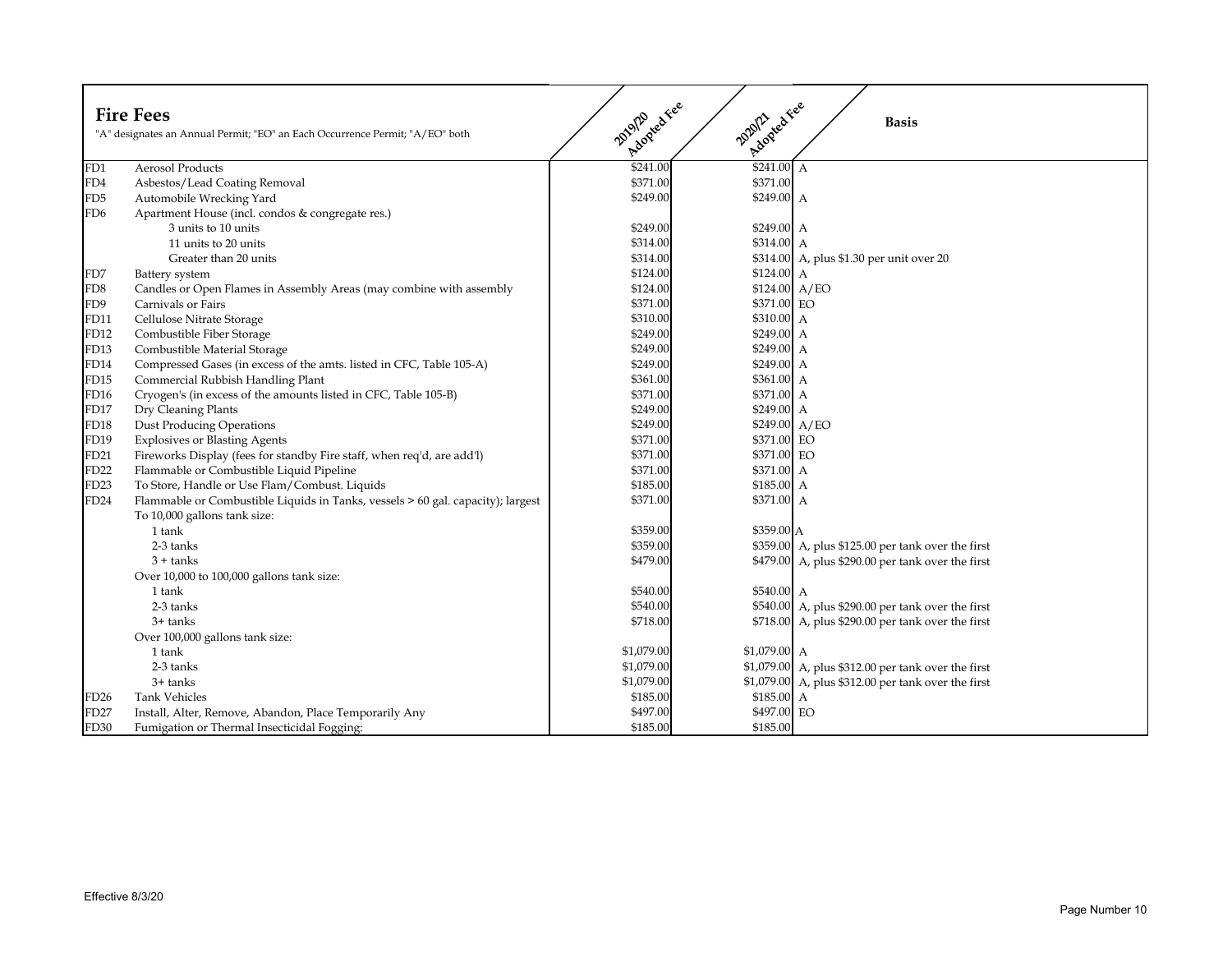|                  | <b>Fire Fees</b><br>"A" designates an Annual Permit; "EO" an Each Occurrence Permit; "A/EO" both | 2012 Adopted | 2020/21 Adopted | <b>Basis</b>                                 |
|------------------|--------------------------------------------------------------------------------------------------|--------------|-----------------|----------------------------------------------|
| FD 31            | Hazardous Materials (to store, disperse, handle amounts in excess of the                         |              |                 | refer to Hazardous material table HM-1 below |
| <b>FD32</b>      | High-Piled Combustible Storage                                                                   | \$371.00     | \$371.00 A      |                                              |
| FD33             | High-Rise Building Annual Inspection                                                             | \$371.00     | \$371.00 A      |                                              |
| FD34             | Hot work operations:                                                                             | \$186.00     | \$186.00 A      |                                              |
| FD35             | Hotels, Motels and Lodging Houses                                                                | \$249.00     | \$249.00 A      |                                              |
| FD <sub>36</sub> | Liquefied Petroleum Gases (except portable containers <125 gal. cap.)                            | \$249.00     | \$249.00 A      |                                              |
| FD37             | Liquid/Gas-Fueled Vehicles or Equipment in Assembly Buildings                                    | \$186.00     | \$186.00 EO     |                                              |
| FD38             | Lumber Yards (over 100,000 board feet)                                                           | \$249.00     | $$249.00$ A     |                                              |
| FD39             | Magnesium Working                                                                                | \$186.00     | \$186.00 A      |                                              |
| <b>FD40</b>      | Mall, Covered                                                                                    | \$371.00     | \$371.00 A      |                                              |
| FD41             | Motor vehicle fuel dispensing stations:                                                          | \$371.00     | \$371.00 A      |                                              |
| FD42             | Occupant Load Increase                                                                           | \$249.00     | \$249.00 EO     |                                              |
| FD43             | Open Burning                                                                                     | \$249.00     | \$249.00 EO     |                                              |
| FD45             | Ovens, Industrial Baking or Drying                                                               | \$249.00     | \$249.00 A      |                                              |
| <b>FD47</b>      | Places of Assembly (churches, schools, NPOs permitted at no fee)                                 | \$30.00      | \$30.00 A       |                                              |
|                  | A-1, A-2, A-2.1                                                                                  | \$293.00     | \$293.00 A      |                                              |
|                  | $A-3, A-4$                                                                                       | \$240.00     | \$240.00 A      |                                              |
|                  | Special Assembly events                                                                          | \$240.00     | \$240.00 EO     |                                              |
| FD48             | Pyrotechnic Special Effects Material (fees for standby Fire staff, when required,                | \$367.00     | \$367.00 EO     |                                              |
| FD50             | Refrigeration Equipment                                                                          | \$186.00     | \$186.00 A      |                                              |
| <b>FD51</b>      | Repair Garage                                                                                    | \$249.00     | \$249.00 A      |                                              |
| <b>FD52</b>      | Spraying or Dipping                                                                              | \$249.00     | \$249.00 A      |                                              |
| FD53             | Temporary membrane structures, tents, and canopies                                               | \$249.00     | \$249.00 EO     |                                              |
| FD54             | <b>Tire Storage</b>                                                                              | \$249.00     | \$249.00 A      |                                              |
| <b>FD55</b>      | Wood Products (over 200 cu. ft.)                                                                 | \$249.00     | \$249.00 A      |                                              |
|                  | <b>Construction Fire Permit Fees:</b>                                                            |              |                 |                                              |
|                  | Automatic Sprinkler System Permit (installation of suspended piping larger                       |              |                 |                                              |
| FD56             | For other than 1 and 2 family dwellings:                                                         |              |                 |                                              |
|                  | $-$ New (per sq. ft.)                                                                            | \$0.22       |                 | \$0.22 per square foot; \$330 minimum fee    |
|                  | - Alteration (per sq. ft. of protected area, )                                                   | \$0.22       |                 | \$0.22 per square foot; \$206 minimum fee    |
| <b>FD57</b>      | One and Two-family dwellings:                                                                    |              |                 |                                              |
|                  | $-$ New (per sq. ft.)                                                                            | \$0.22       |                 | \$0.22 per square foot; \$218 minimum fee    |
|                  | - Alteration (per sq. ft. of protected area)                                                     | \$0.22       |                 | \$0.22 per square foot; \$136 minimum fee    |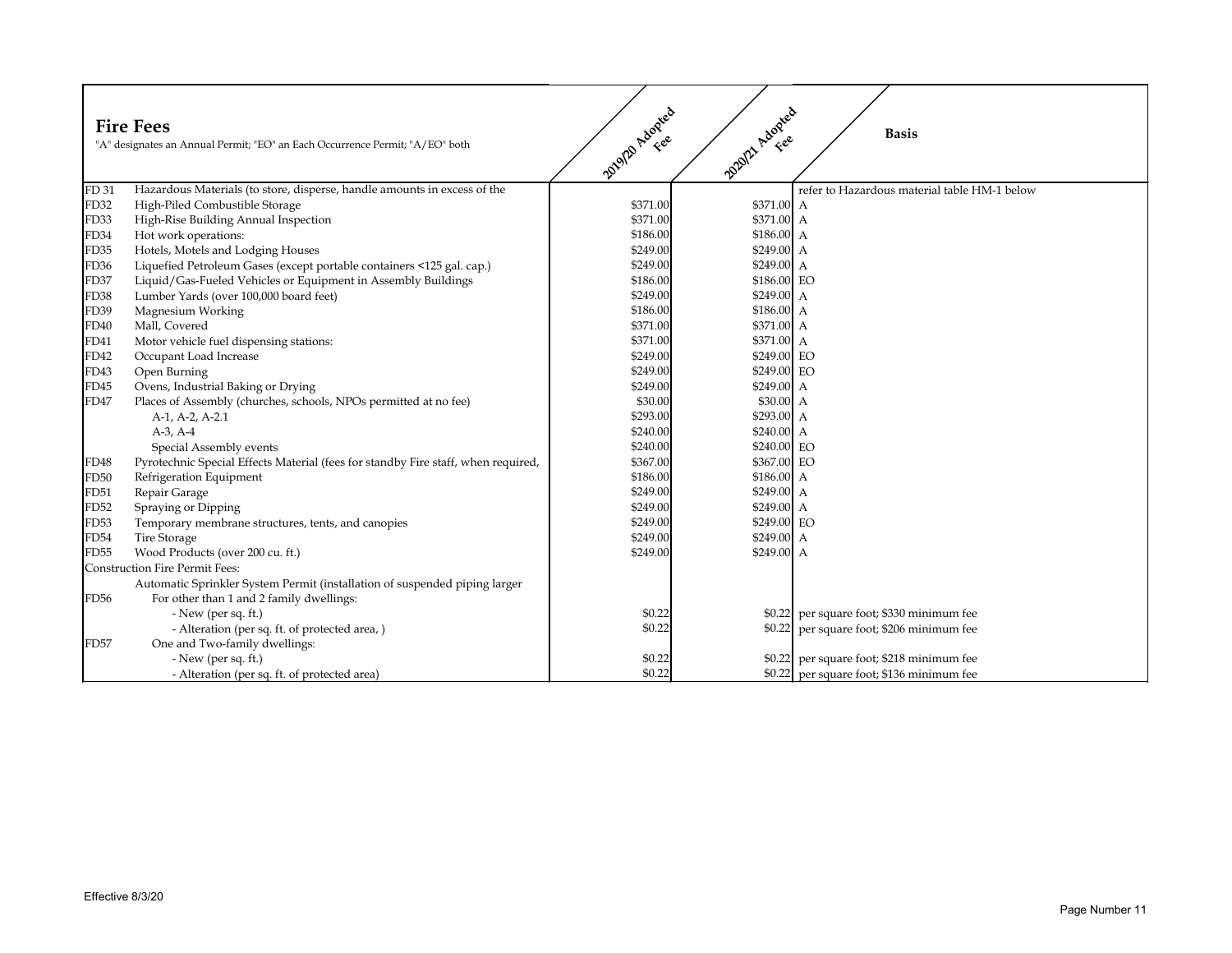|        | <b>Fire Fees</b>    | "A" designates an Annual Permit; "EO" an Each Occurrence Permit; "A/EO" both                                                               | 2012/Adopted | 2020/21 Adopted | <b>Basis</b>                                    |
|--------|---------------------|--------------------------------------------------------------------------------------------------------------------------------------------|--------------|-----------------|-------------------------------------------------|
| FD 58  |                     | Fixed Extinguishing System Permit: New and Upgrade Installations                                                                           | \$395.00     | \$395.00        | This includes one on site inspection            |
| FD 59  |                     | Fire Plan Check and resubmittal                                                                                                            |              |                 | \$150 initial and each resubmittal              |
| FD60   |                     | Fire Alarm Permit:                                                                                                                         | \$195.00     |                 | \$195.00 per 3,000 sq. ft.                      |
| FD61   |                     | Construction, Alteration & Renovation Permit                                                                                               |              |                 |                                                 |
|        |                     | - Construction alteration                                                                                                                  | \$171.00     |                 | $$171.00$ per 3,000 sq. ft.                     |
| FD62   |                     | Gas Piping System Installation Permit                                                                                                      | \$310.00     | \$310.00        |                                                 |
| FD63   |                     | Underground Fire Protection Piping Permit                                                                                                  | \$440.00     | \$440.00        |                                                 |
|        | Miscellaneous Fees: |                                                                                                                                            |              |                 |                                                 |
| FD64   |                     | Consultant Service Fee (actual cost plus admin fee)                                                                                        | \$49.00      |                 | \$49.00 per hour in addition to cost            |
| FD67   |                     | Document Review (per hour)                                                                                                                 | \$124.00     |                 | \$124.00 per hour                               |
| FD68   |                     | Copy of Fire Report                                                                                                                        | \$19.00      | \$19.00         |                                                 |
| FD69   |                     | False Alarm in Excess of 3 per Calendar Year (accidental or equipment)                                                                     | \$155.00     | \$155.00        |                                                 |
| FD70   |                     | Fire Hazard Abatement performed by City or City Contractor (including, but<br>not limited to, combustible or flammable vegetation removal) |              |                 | Abatement cost plus administrative fee          |
| FD71   |                     | <b>Hydrant Flow Test</b>                                                                                                                   | \$553.00     | \$553.00        |                                                 |
| FD72   |                     | New Business Fire Inspection                                                                                                               | \$188.00     | \$188.00        |                                                 |
| FD73   |                     | Other Services (per half hour and portion thereof)                                                                                         | \$62.00      |                 | \$62.00 per half-hour                           |
| FD74   |                     | Re-Inspection Fee (for each following second re-inspection)                                                                                | \$126.00     | \$126.00        |                                                 |
| FD75   |                     | <b>Standby Engine Company</b>                                                                                                              | \$318.00     |                 | \$318.00 for 1st hour; \$108 ea. add'l. 1/2 hr. |
| FD76   |                     | Standby Firefighter (1 hour minimum)                                                                                                       | \$103.00     |                 | \$103.00 per hour                               |
| FD77   |                     | Work Performed after Normal Working Hours (Callback is a 3-hr min)                                                                         | \$186.00     |                 | \$186.00 per hour                               |
| $HM-1$ |                     | Hazardous Materials Table Schedule:                                                                                                        |              |                 |                                                 |
|        | Range               | Solids (pounds)                                                                                                                            |              |                 |                                                 |
|        |                     | 0 to 500                                                                                                                                   | \$351.00     | \$351.00 A      |                                                 |
|        |                     | >500 to 5,000                                                                                                                              | \$491.00     | \$491.00 A      |                                                 |
|        |                     | >5,000 to 25,000                                                                                                                           | \$657.00     | \$657.00 A      |                                                 |
|        |                     | >25,000 to 50,000                                                                                                                          | \$958.00     | \$958.00 A      |                                                 |
|        | Э                   | >50,000 to 80,000                                                                                                                          | \$1,386.00   | \$1,386.00 A    |                                                 |
|        | 6                   | >80,000 to 120,000                                                                                                                         | \$2,006.00   | $$2,006.00$ A   |                                                 |
|        | 7                   | >120,000                                                                                                                                   | \$2,611.00   | $$2,611.00$ A   |                                                 |
|        | Range               | Liquids (gallons)                                                                                                                          |              |                 |                                                 |
|        | 1                   | 0 to 55                                                                                                                                    | \$351.00     | \$351.00 A      |                                                 |
|        | $\overline{2}$      | >55 to 550                                                                                                                                 | \$491.00     | \$491.00 A      |                                                 |
|        | 3                   | >550 to 2,750                                                                                                                              | \$656.00     | \$656.00 A      |                                                 |
|        | 4                   | >2,750 to 5,500                                                                                                                            | \$958.00     | \$958.00 A      |                                                 |
|        | 5                   | $>5,500$ to 10,000                                                                                                                         | \$1,386.00   | $$1,386.00$ A   |                                                 |
|        | 6                   | >10,000 to 15,000                                                                                                                          | \$2,006.00   | $$2,006.00$ A   |                                                 |
|        | 7                   | > 15,000                                                                                                                                   | \$2,611.00   | $$2,611.00$ A   |                                                 |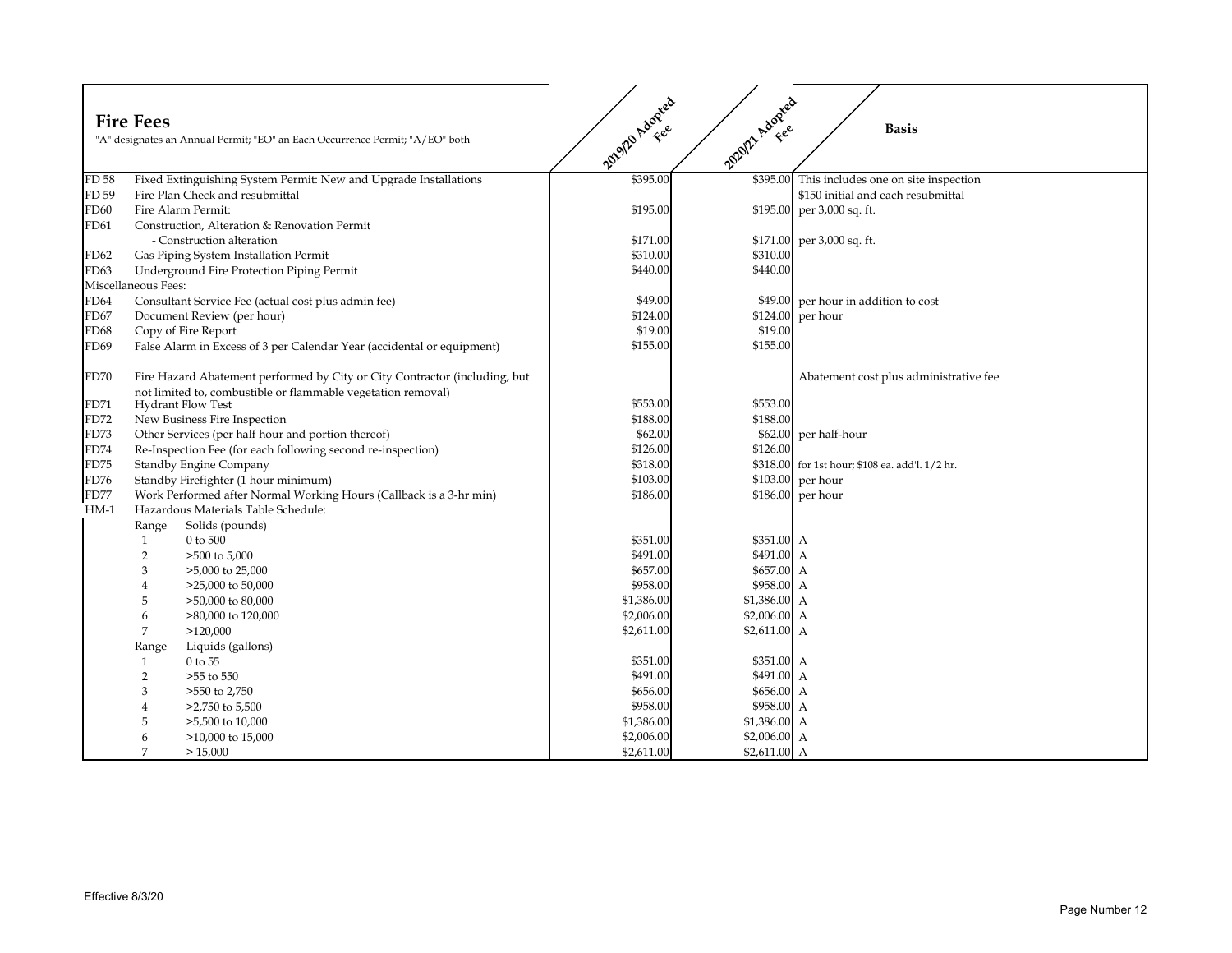| <b>Fire Fees</b> | "A" designates an Annual Permit; "EO" an Each Occurrence Permit; "A/EO" both | Adopted Fee<br>2019/20 | 2020/21<br>Adopted 1 | $\mathcal{R}e^{\mathcal{C}}$<br><b>Basis</b> |
|------------------|------------------------------------------------------------------------------|------------------------|----------------------|----------------------------------------------|
|                  | 0 to 200                                                                     | \$272.00               | $$272.00 \text{ A}$  |                                              |
|                  | $>200$ to 2,000                                                              | \$491.00               | $$491.00 \text{ A}$  |                                              |
|                  | $>2,000$ to 10,000                                                           | \$656.00               | $$656.00\,A$         |                                              |
| $\pm$            | $>10,000$ to 20,000                                                          | \$958.00               | \$958.00 A           |                                              |
|                  | $>20,000$ to $40,000$                                                        | \$1,386.00             | $$1,386.00\ A$       |                                              |
| 6                | $>40,000$ to 60,000                                                          | \$2,006.00             | \$2,006.00 A         |                                              |
|                  | >60,000                                                                      | \$2,611.00             | \$2,611.00 A         |                                              |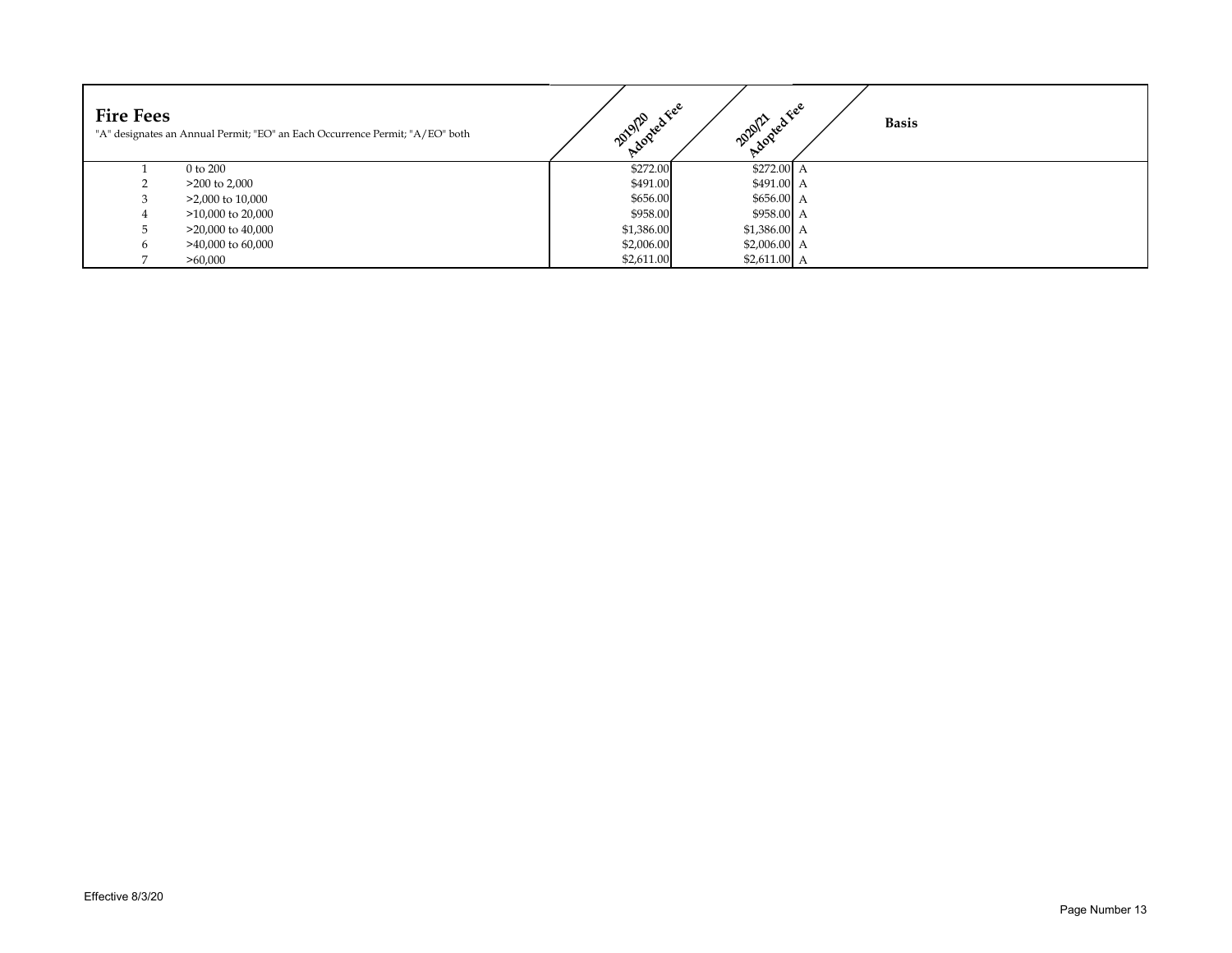| <b>Public Works Fees</b><br>"F/A" designates the need for a Force Account |                                                                        | Applyzaties<br>Adopted Fee<br>2019/20<br><b>Basis</b> |             |                                                                     |  |
|---------------------------------------------------------------------------|------------------------------------------------------------------------|-------------------------------------------------------|-------------|---------------------------------------------------------------------|--|
| PW <sub>1</sub>                                                           | Grading Permit Plan Check                                              |                                                       |             |                                                                     |  |
|                                                                           | - 6-50 cub. yds.                                                       | \$99.00                                               | \$99.00     |                                                                     |  |
|                                                                           | - 51-100 cub. yds.                                                     | \$99.00                                               | \$99.00     |                                                                     |  |
|                                                                           | - 101-1,000 cub. yds.                                                  | \$399.00                                              | \$399.00    |                                                                     |  |
|                                                                           | - 1,001-10,000 cub. yds.                                               | \$798.00                                              | \$798.00    |                                                                     |  |
|                                                                           | - 10,001-100,000 cub. yds.                                             | \$4,292.00                                            | \$4,292.00  |                                                                     |  |
|                                                                           | - 100,001-200,000 cub. yds.                                            | \$7,154.00                                            | \$7,154.00  |                                                                     |  |
|                                                                           | - 200,000 or more cub. yds.                                            | \$14,311.00                                           | \$14,311.00 |                                                                     |  |
| PW 1a                                                                     | Geotechnical Peer Review                                               |                                                       |             | Force Account minimum \$5,000                                       |  |
| PW <sub>2</sub>                                                           | Grading Permit - Inspection:                                           |                                                       |             |                                                                     |  |
|                                                                           | - 0-5 cub. yds. (no permit required)                                   |                                                       |             |                                                                     |  |
|                                                                           | - 6-50 cub. yds.                                                       | \$396.00                                              | \$396.00    |                                                                     |  |
|                                                                           | - 51-100 cub. yds.                                                     | \$792.00                                              | \$792.00    |                                                                     |  |
|                                                                           | - 101-1,000 cub. yds.                                                  | \$14,207.00                                           |             | \$14,207.00 or create a Force Account and billed on actual time     |  |
|                                                                           | - 1,001-10,000 cub. yds.                                               | \$21,315.00                                           |             | \$21,315.00 or create a Force Account and billed on actual time     |  |
|                                                                           | - 10,001-100,000 cub. yds.                                             |                                                       |             | actual cost w/ $F/A$ min \$10,000                                   |  |
|                                                                           | - 100,000 - 200,000 cub. yds.                                          |                                                       |             | actual cost w/ $F/A$ min \$10,000                                   |  |
|                                                                           | $-200,000 + cub. yds.$                                                 |                                                       |             | actual cost w/ $F/A$ min \$10,000                                   |  |
| PW <sub>2a</sub>                                                          | Grading Permit - SWPPP Compliance                                      |                                                       |             |                                                                     |  |
|                                                                           | Single Parcel (assessed every 2 reviews)                               | \$139.00                                              |             | \$139.00 plus actual cost insp $w/F/A$ min \$591                    |  |
|                                                                           | Subdivision subject to Map Act Provisions (assessed every 2 reviews)   | \$560.00                                              | \$560.00    | plus actual cost insp $w/F/A$ = actual cost of erosion control plan |  |
|                                                                           | Development subject to C.3 Provisions (assessed every 2 reviews)       | \$1,123.00                                            | \$1,123.00  | plus actual cost insp $w/F/A$ = actual cost of erosion control plan |  |
| PW <sub>3</sub>                                                           | <b>Blasting Permit</b>                                                 | \$798.00                                              | \$798.00    |                                                                     |  |
| $\mathrm{PW}\,4$                                                          | Special Permit (after hours work), plus actual cost of inspection/work | \$200.00                                              |             | $$200.00$ F/A min \$500 for Inspection                              |  |
| <b>PW 5</b>                                                               | Grading Permit (paving), plus actual cost of inspection/work           | \$200.00                                              |             | $$200.00$ F/A min \$500 for Inspection                              |  |
| <b>PW6</b>                                                                | Grading Permit (drainage alteration), plus actual cost of inspect/work | \$200.00                                              |             | $$200.00$ F/A min \$500 for Inspection                              |  |
| PW <sub>7</sub>                                                           | <b>Truck Haul Permit</b>                                               | \$99.00                                               | \$99.00     |                                                                     |  |
| PW 7a                                                                     | Truck Haul Impact Fee (per cubic yard, \$90 minimum fee)               | \$0.52                                                | \$0.52      |                                                                     |  |
| PW 7b                                                                     | Late Fee related to Truck Haul Permits                                 | 1%                                                    |             | 1% per month on outstanding of more than 60 days                    |  |
| $\mathrm{PW}\,8$                                                          | Encroachment Permit (hourly inspect. cost)                             | \$99.00                                               |             | \$99.00 plus actual cost insp $w/F/A$ min \$500                     |  |
| <b>PW9</b>                                                                | Site Work Permit - Engineering Review (assessed every 2 reviews)       | \$397.00                                              | \$397.00    |                                                                     |  |
| PW <sub>9a</sub>                                                          | Site Work Permit - Retaining Wall Design                               |                                                       |             | Force Account minimum \$5,000                                       |  |
| PW 9b                                                                     | Site Work Permit - Fast Track Review (each occurrence)                 | \$379.00                                              | \$379.00    |                                                                     |  |
| <b>PW 10</b>                                                              | <b>Tentative Parcel Map Review</b>                                     | \$540.00                                              | \$540.00    |                                                                     |  |
| PW 11                                                                     | Final Parcel Map Review                                                | \$540.00                                              |             | \$540.00 plus actual cost LS reviw (requires \$1,500 F/A min)       |  |